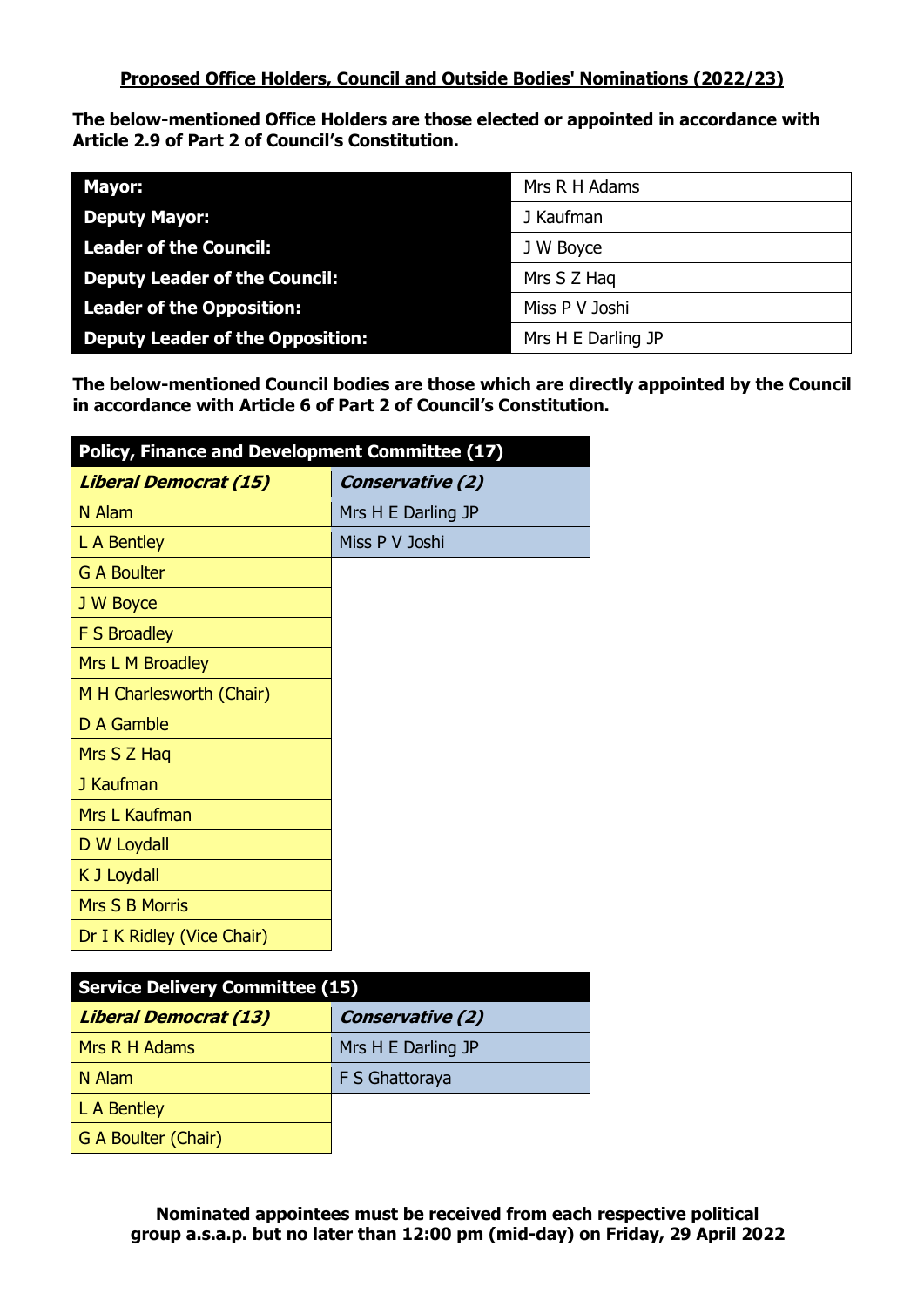| J W Boyce                 |
|---------------------------|
| F S Broadley (Vice-Chair) |
| Mrs L M Broadley          |
| <b>D M Carter</b>         |
| Mrs L Eaton JP            |
| Mrs S Z Hag               |
| K J Loydall               |
| <b>R F R Morris</b>       |
| <b>Mrs S B Morris</b>     |

| <b>Development Control Committee (10)</b> |                  |
|-------------------------------------------|------------------|
| <b>Liberal Democrat (9)</b>               | Conservative (1) |
| L A Bentley (Chair)                       | Miss P V Joshi   |
| <b>G A Boulter</b>                        |                  |
| <b>F S Broadley</b>                       |                  |
| Mrs L M Broadley (Vice-Chair)             |                  |
| J Kaufman                                 |                  |
| Ms C D Kozlowski                          |                  |
| Mrs H E Loydall                           |                  |
| <b>R E R Morris</b>                       |                  |
| Dr I K Ridley                             |                  |

| <b>Licensing and Regulatory Committee (14)</b> |                         |
|------------------------------------------------|-------------------------|
| <b>Liberal Democrat (12)</b>                   | <b>Conservative (2)</b> |
| Mrs R H Adams                                  | Mrs H E Darling JP      |
| <b>G A Boulter</b>                             | F S Ghattoraya          |
| <b>F S Broadley</b>                            |                         |
| Mrs L M Broadley (Chair)                       |                         |
| <b>D M Carter</b>                              |                         |
| M H Charlesworth                               |                         |
| M L Darr (Vice-Chair)                          |                         |
| Mrs L Eaton JP                                 |                         |
| J Kaufman                                      |                         |
| Mrs L Kaufman                                  |                         |
| Ms C D Kozlowski                               |                         |
| Mrs H E Loydall                                |                         |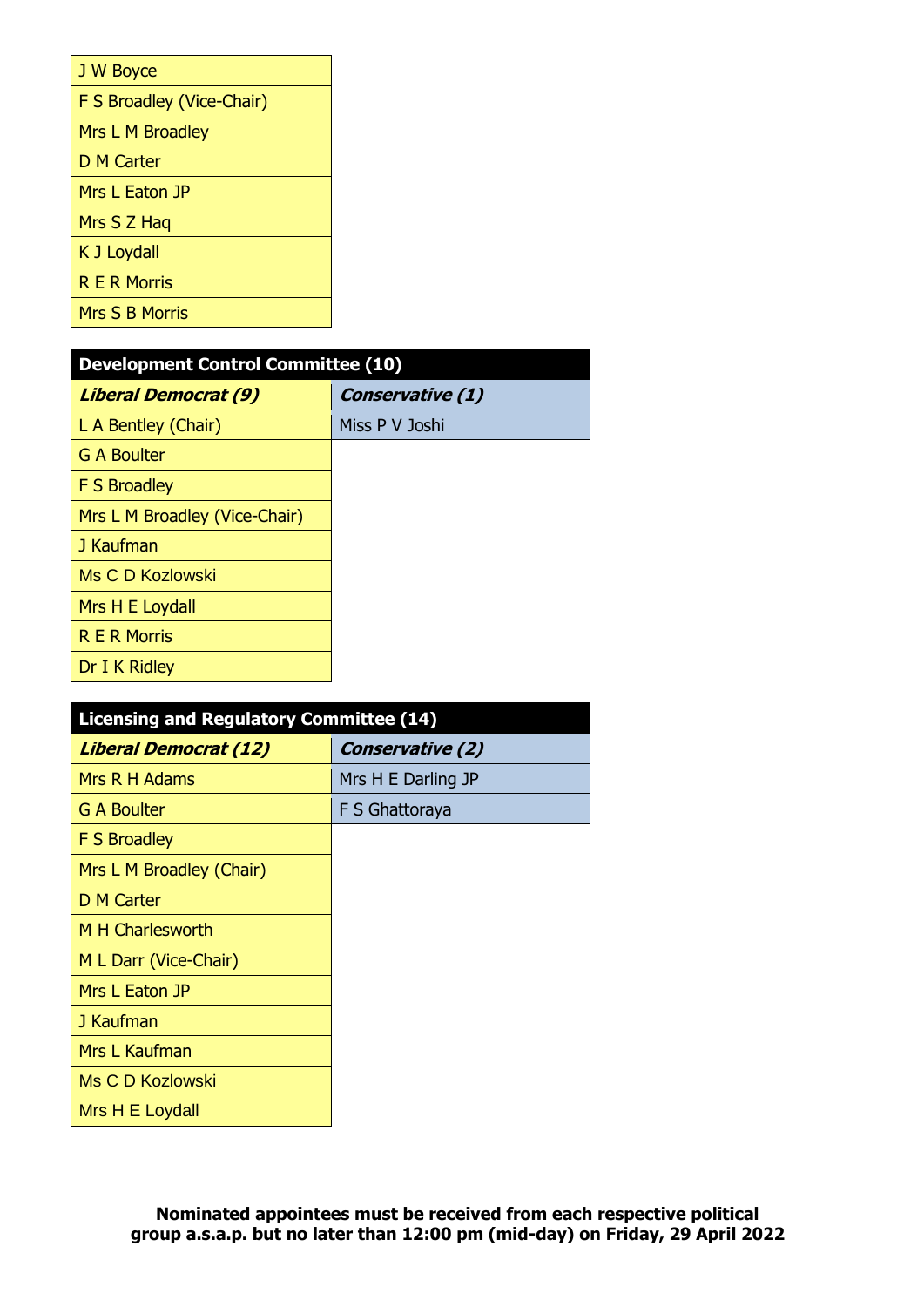| <b>Audit Committee (8)</b>  |                  |                               |
|-----------------------------|------------------|-------------------------------|
| <b>Liberal Democrat (6)</b> | Conservative (1) | <b>Independent Person (1)</b> |
| <b>G A Boulter</b>          | Miss P V Joshi   | (Vacancy / TBC)               |
| J Kaufman                   |                  |                               |
| Mrs L Kaufman               |                  |                               |
| D W Loydall                 |                  |                               |
| K J Loydall (Chair)         |                  |                               |
| Mrs S B Morris              |                  |                               |

| <b>Brocks Hill/Office Relocation Sub-Committee (5)</b> |                  |
|--------------------------------------------------------|------------------|
| <b>Liberal Democrat (4)</b>                            | Conservative (1) |
| L A Bentley                                            | Miss P V Joshi   |
| J W Boyce (Chair)                                      |                  |
| F S Broadley                                           |                  |
| Mrs S Z Hag                                            |                  |

| <b>Former Oadby Pool Site Sub-Committee (5)</b> |                         |
|-------------------------------------------------|-------------------------|
| <b>Liberal Democrat (4)</b>                     | <b>Conservative (1)</b> |
| J W Boyce (Chair)                               | Miss P V Joshi          |
| D M Carter                                      |                         |
| Mrs S Z Hag                                     |                         |
| J Kaufman                                       |                         |
|                                                 |                         |

| <b>People Committee (5)</b> |                         |
|-----------------------------|-------------------------|
| <b>Liberal Democrat (4)</b> | <b>Conservative (1)</b> |
| Mrs R H Adams               | Mrs H E Darling JP      |
| J Kaufman                   |                         |
| <b>Mrs L Kaufman</b>        |                         |
| Mrs S B Morris (Chair)      |                         |

| <b>Armed Forces Working Group (4)</b> |                                |
|---------------------------------------|--------------------------------|
| <b>Liberal Democrat (3)</b>           | <b>Conservative (1)</b>        |
| <b>G A Boulter</b>                    | Mrs H E Darling JP             |
| J W Boyce                             | Chair to be elected at first   |
| K J Loydall                           | meeting in the municipal year. |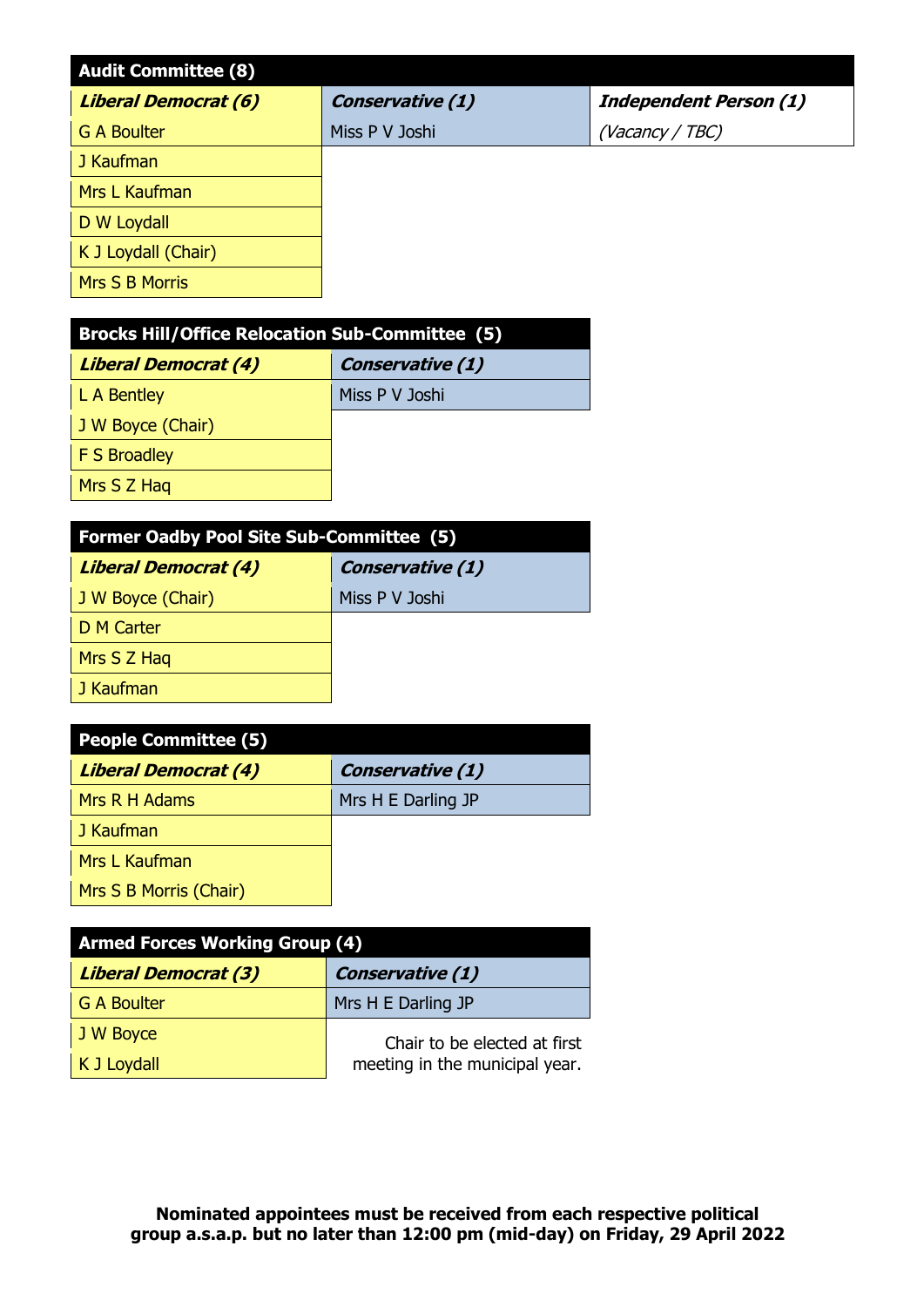| <b>Constitutional Working Group (5)</b> |                                |
|-----------------------------------------|--------------------------------|
| Liberal Democrat (4)                    | Conservative (1)               |
| Mrs L M Broadley                        | Miss P V Joshi                 |
| G A Boulter                             |                                |
| J W Boyce                               | Chair to be elected at first   |
| Mrs H E Loydall                         | meeting in the municipal year. |

| <b>Environment Working Group (5)</b> |                         |  |
|--------------------------------------|-------------------------|--|
| <b>Liberal Democrat (4)</b>          | <b>Conservative (1)</b> |  |
| <b>G A Boulter</b>                   | F S Ghattoraya          |  |
| D M Carter (Chair)                   |                         |  |
| Mrs S Z Hag                          |                         |  |
| Dr I K Ridley                        |                         |  |

| IT and Communications Working Group (5) |                         |  |
|-----------------------------------------|-------------------------|--|
| <b>Liberal Democrat (4)</b>             | <b>Conservative (1)</b> |  |
| M L Darr                                | Miss P V Joshi          |  |
| D W Loydall                             |                         |  |
| Mrs S B Morris (Chair)                  |                         |  |
| Dr I K Ridley                           |                         |  |

| <b>Place Shaping Working Group (10)</b> |                         |  |
|-----------------------------------------|-------------------------|--|
| <b>Liberal Democrat (9)</b>             | <b>Conservative (1)</b> |  |
| L A Bentley                             | Miss P V Joshi          |  |
| <b>G A Boulter</b>                      |                         |  |
| J W Boyce (Chair)                       |                         |  |
| Mrs L M Broadley                        |                         |  |
| <b>D M Carter</b>                       |                         |  |
| Mrs S Z Hag                             |                         |  |
| J Kaufman                               |                         |  |
| Mrs L Kaufman                           |                         |  |
| Dr I K Ridley                           |                         |  |

| <b>Children and Young Peoples' Forum (5)</b> |                         |  |
|----------------------------------------------|-------------------------|--|
| <b>Liberal Democrat (4)</b>                  | <b>Conservative (1)</b> |  |
| N Alam (Chair)                               | No nomination received  |  |
| <b>Miss A Kaur</b>                           |                         |  |
| R E R Morris                                 |                         |  |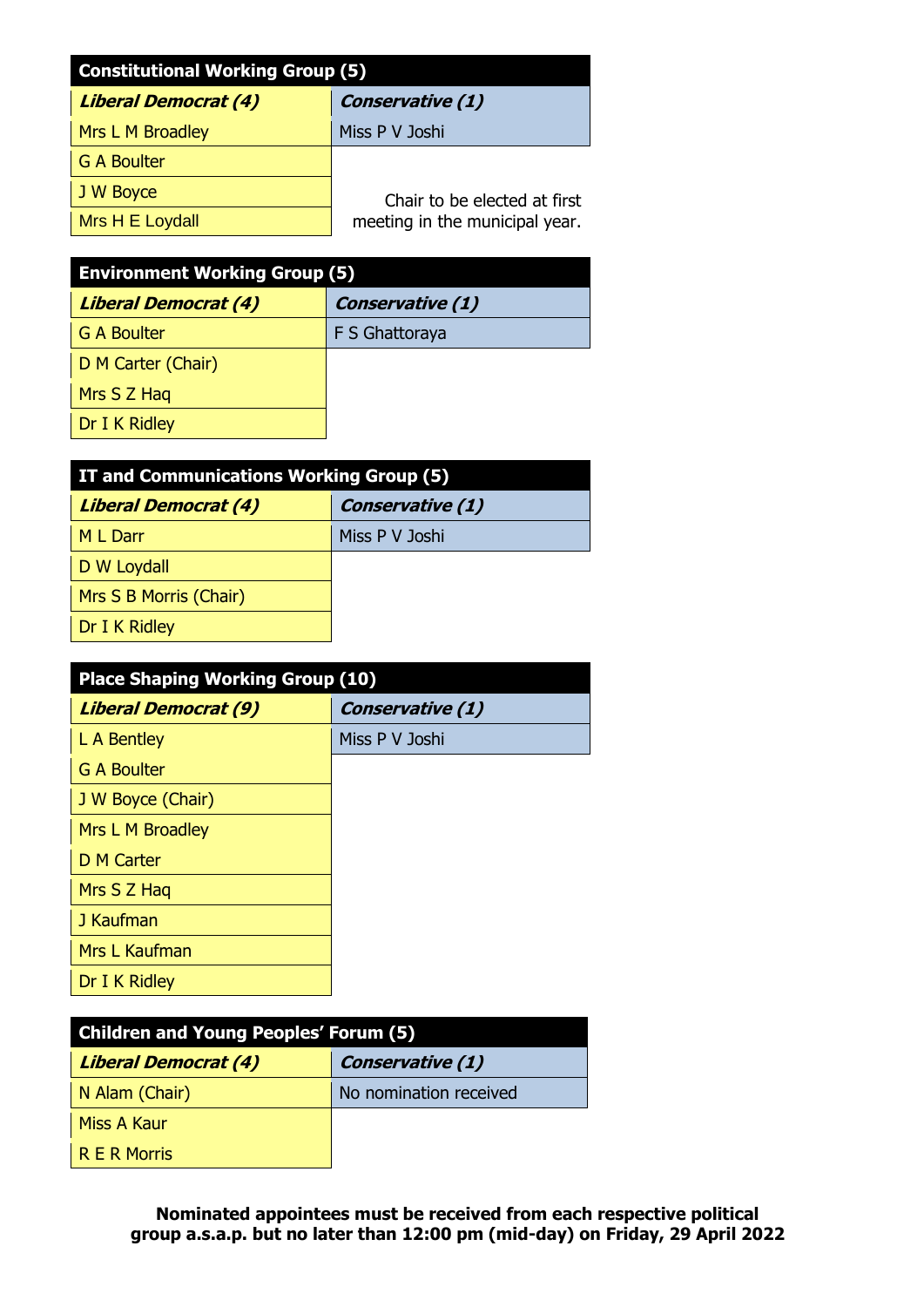## Dr I K Ridley

| <b>Community Engagement Forum (6)</b> |                    |  |
|---------------------------------------|--------------------|--|
| <b>Liberal Democrat (5)</b>           | Conservative (1)   |  |
| J W Boyce                             | Mrs H E Darling JP |  |
| <b>G A Boulter</b>                    |                    |  |
| J Kaufman                             |                    |  |
| Miss A Kaur                           |                    |  |
| Mrs S Z Hag (Chair)                   |                    |  |

| <b>Community Safety Partnership (1)</b> |  |
|-----------------------------------------|--|
| <b>Liberal Democrat (1)</b>             |  |
| K J Loydall (Chair)                     |  |
|                                         |  |

| <b>Health and Wellbeing Board (6)</b> |                         |  |
|---------------------------------------|-------------------------|--|
| <b>Liberal Democrat (5)</b>           | <b>Conservative (1)</b> |  |
| Mrs R H Adams                         | F S Ghattoraya          |  |
| <b>G A Boulter</b>                    |                         |  |
| Miss A Kaur                           |                         |  |
| J Kaufman (Chair)                     |                         |  |
| Mrs L Kaufman                         |                         |  |

| <b>Independent Remuneration Panel (3)</b> |  |
|-------------------------------------------|--|
| <b>Independent Members (3)</b>            |  |
| L Faulkner                                |  |
| J Whiting                                 |  |
| D Wood                                    |  |

**The below-mentioned Council bodies are those, which are directly appointed by the Council in accordance with Article 7 of Part 2 of Council's Constitution.**

|                                   |                                                                                  | Chair(s) $*$            |                        |
|-----------------------------------|----------------------------------------------------------------------------------|-------------------------|------------------------|
| Residents' Forums (26)/(3)        |                                                                                  | <b>Liberal Democrat</b> | <b>Conservative</b>    |
| Oadby Residents'<br>Forum         | All Members for<br>Oadby Wards                                                   | N Alam                  | Miss P V Joshi         |
| Wigston Residents'<br>Forum       | All Members for<br><b>Wigston Wards</b>                                          | <b>G A Boulter</b>      | No nomination received |
| South Wigston<br>Residents' Forum | All Members for South<br>Wigston Ward +<br>South & West Wigston<br>Division (CC) | <b>G A Boulter</b>      | No nomination received |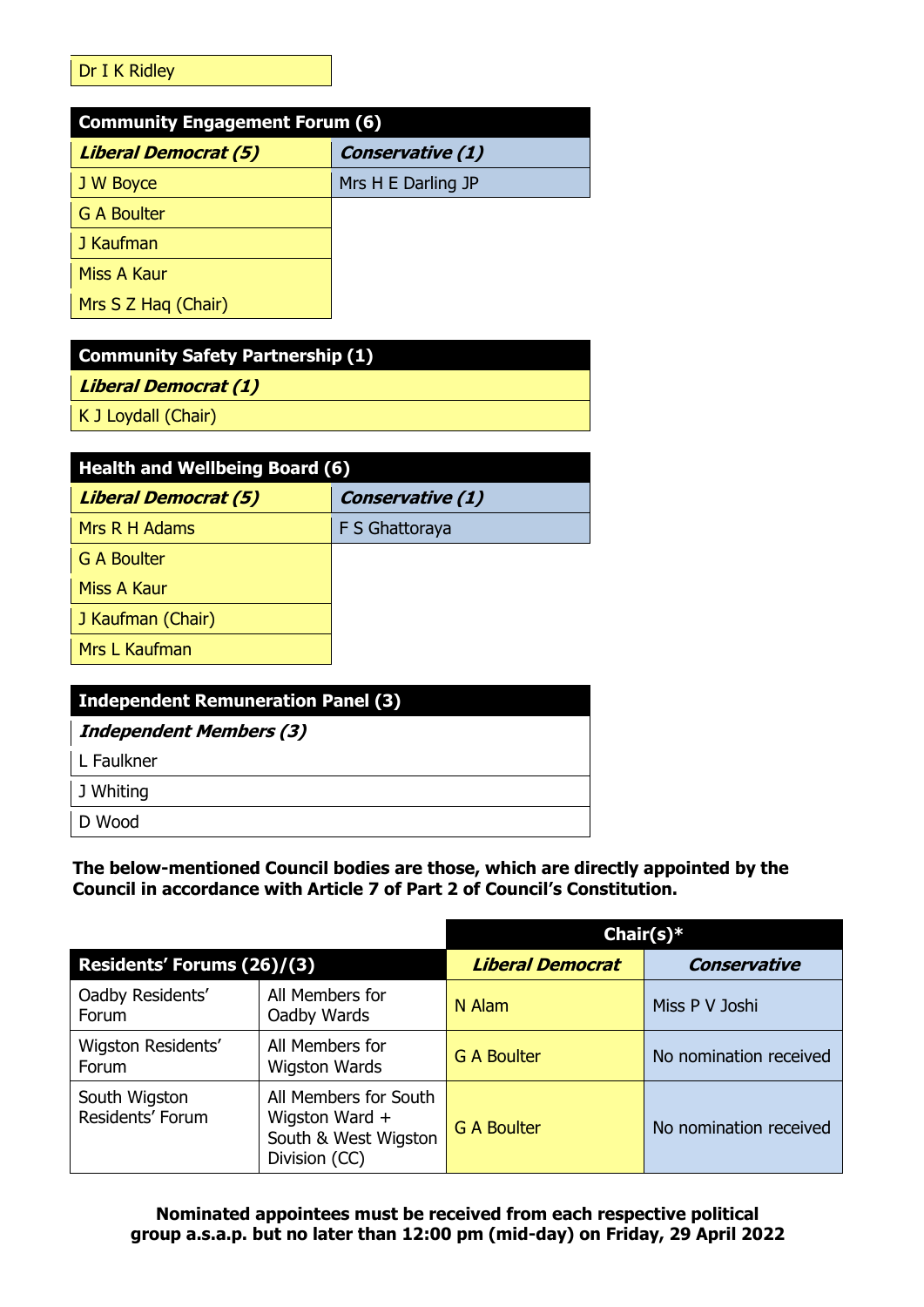\* Where a nominated appointee has been received from each respective political group, and only one appointment/vacancy is required, Council must resolve which nominee is to be appointed accordingly. **The below-mentioned bodies are outside bodies to which the Council appoints a representative:**

| Outside Body (9)*                                                                  | <b>Liberal Democrat</b> | Conservative           |
|------------------------------------------------------------------------------------|-------------------------|------------------------|
| Local Government Association (1)                                                   | J W Boyce               | No nomination received |
| Local Government Information Unit (1)                                              | J W Boyce               | No nomination received |
| East Midlands Councils (1)                                                         | J W Boyce               | No nomination received |
| Leicestershire Safer Communities Strategy<br>Board (1)                             | K J Loydall             | No nomination received |
| Leicester, Leicestershire & Rutland Police and<br>Crime Panel (1)                  | K J Loydall             | No nomination received |
| Oadby & Wigston Environmental Forum (1)                                            | <b>D M Carter</b>       | No nomination received |
| Plastic Free Oadby Steering Group (1)                                              | D M Carter              | No nomination received |
| Oadby Village Hall Fund (2)                                                        | D M Carter              | No nomination received |
|                                                                                    | Mrs S Z Hag             | No nomination received |
| Parking and Traffic Regulations Outside London<br>Adjudication Joint Committee (1) | <b>G A Boulter</b>      | No nomination received |

\* Where a nominated appointee has been received from each respective political group, and only one appointment/vacancy is required, Council must resolve which nominee is to be appointed accordingly.